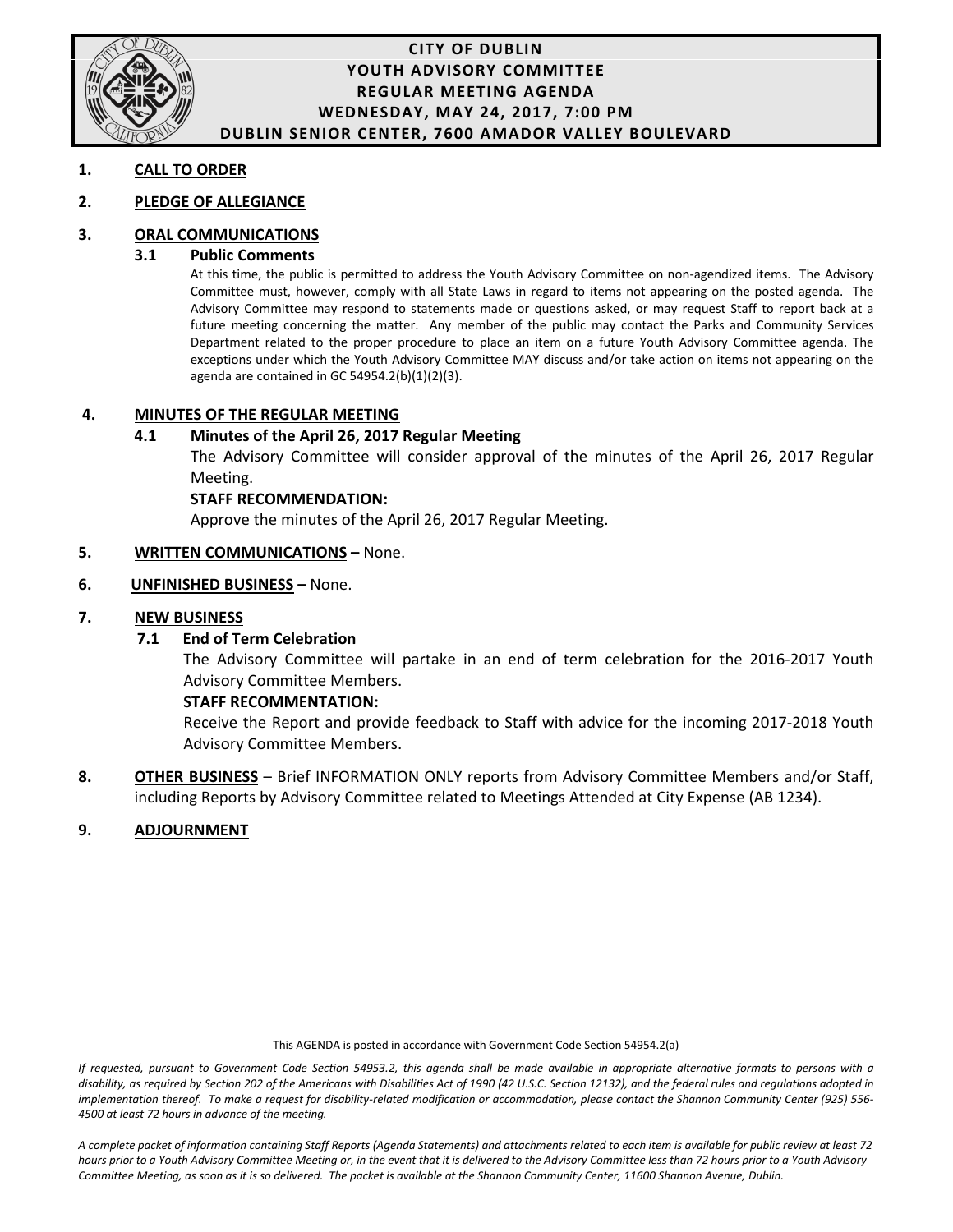

# STAFF REPORT YOUTH ADVISORY COMMITTEE

| DATE:           | May 24, 2017                                                                                                              |
|-----------------|---------------------------------------------------------------------------------------------------------------------------|
| TO:             | Honorable Chair and Committee Members                                                                                     |
| FROM:           | Micki Cronin, Assistant Director of Parks and Community Services                                                          |
| <b>SUBJECT:</b> | Minutes of the April 26, 2017 Regular Meeting of the Youth Advisory Committee<br>By Lisa McPherson, Recreation Supervisor |

# EXECUTIVE SUMMARY:

The Youth Advisory Committee will consider approval of the minutes of the April 26, 2017 Regular Meeting of the Youth Advisory Committee.

# FINANCIAL IMPACT:

None.

# RECOMMENDATION:

Approve the minutes of the April 26, 2017 Regular Meeting of the Youth Advisory Committee.

# DESCRIPTION:

The Youth Advisory Committee will consider approval of the minutes of the April 26, 2017 Regular Meeting of the Youth Advisory Committee.

# NOTICING REQUIREMENTS/PUBLIC OUTREACH:

None.

# ATTACHMENTS:

Draft Minutes of the April 26, 2017 Regular Meeting of the Youth Advisory Committee.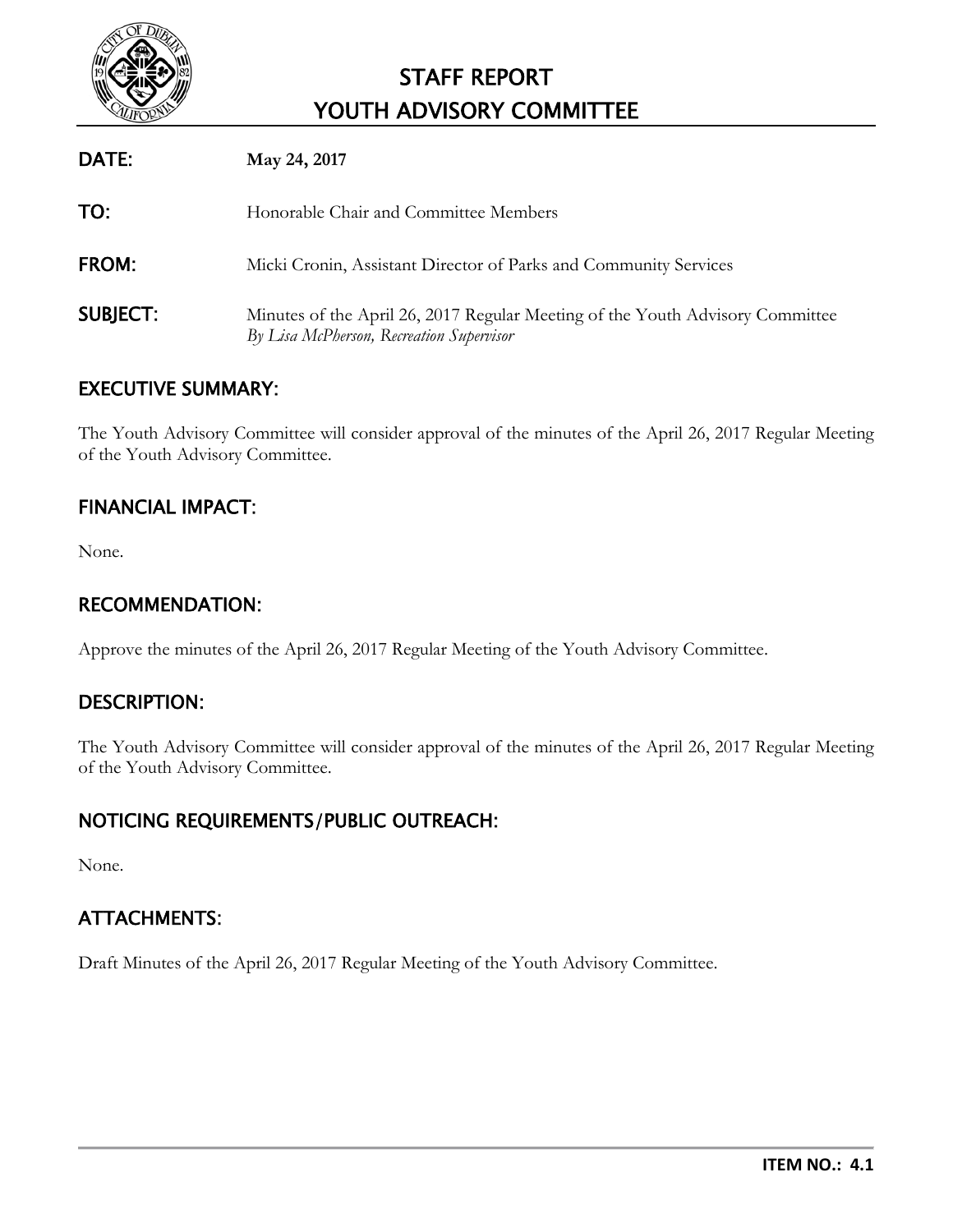

# **YOUTH ADVISORY COMMITTEE**

# **REGULAR MEETING**

*Draft Minutes*

# **CITY OF DUBLIN**

April 26, 2017

**The April 26, 2017 meeting of the Youth Advisory Committee was called to order at 7:00 PM at the Dublin Senior Center by Chair Butler.**

# **PLEDGE OF ALLEGIANCE**

The Pledge of Allegiance was recited by those present.

# **ROLL CALL**

|                                  | Committee Members (CM) Present: Alini, Bruckhorst, Butler, Goel, Imran, Kolan, Mahadeshwar, Mitr, |
|----------------------------------|---------------------------------------------------------------------------------------------------|
|                                  | Tran, Wang, Wong                                                                                  |
| <b>Committee Members Absent:</b> | Batra, Brakeman, Nuruddin, Shangle, Zhu                                                           |
| Liaison Present:                 | Bedi, Parks and Community Services Commission Liaison                                             |
| Staff Present:                   | McPherson, Officer Mecchi                                                                         |

# **ORAL COMMUNICATIONS**

**3.1 Public Comments** – None.

# **APPROVAL OF MINUTES**

# **4.1 Minutes of the March 22, 2017 Regular Meeting**

On a motion by CM Mahadeshwar, seconded by CM Goel, and by a vote of 11-0-0, with Committee Members Batra, Brakeman, Nuruddin, Shangle and Zhu absent, the Youth Advisory Committee voted to approve the minutes of the Regular Meeting of March 22, 2017 as presented.

## **WRITTEN COMMUNICATIONS** – None.

# **UNFINISHED BUSINESS** – None.

## **NEW BUSINESS**

# **7.1 Valley Children's Museum Presentation**

Recreation Supervisor, Lisa McPherson, presented the Staff Report. Valley Children's Museum Past Board President, Dawn Benson, informed the Committee on museum events and volunteer opportunities for teens.

*ACTION*

The Advisory Committee received the Report.

# **7.2 Youth Advisory Committee 2016-17 Annual Report Presentation Review**

Recreation Supervisor Lisa McPherson presented the Staff Report. CM Butler and CM Wang presented a draft Power Point presentation of the Youth Advisory Committee accomplishments during the 2016-17 term for the Annual Report Presentation.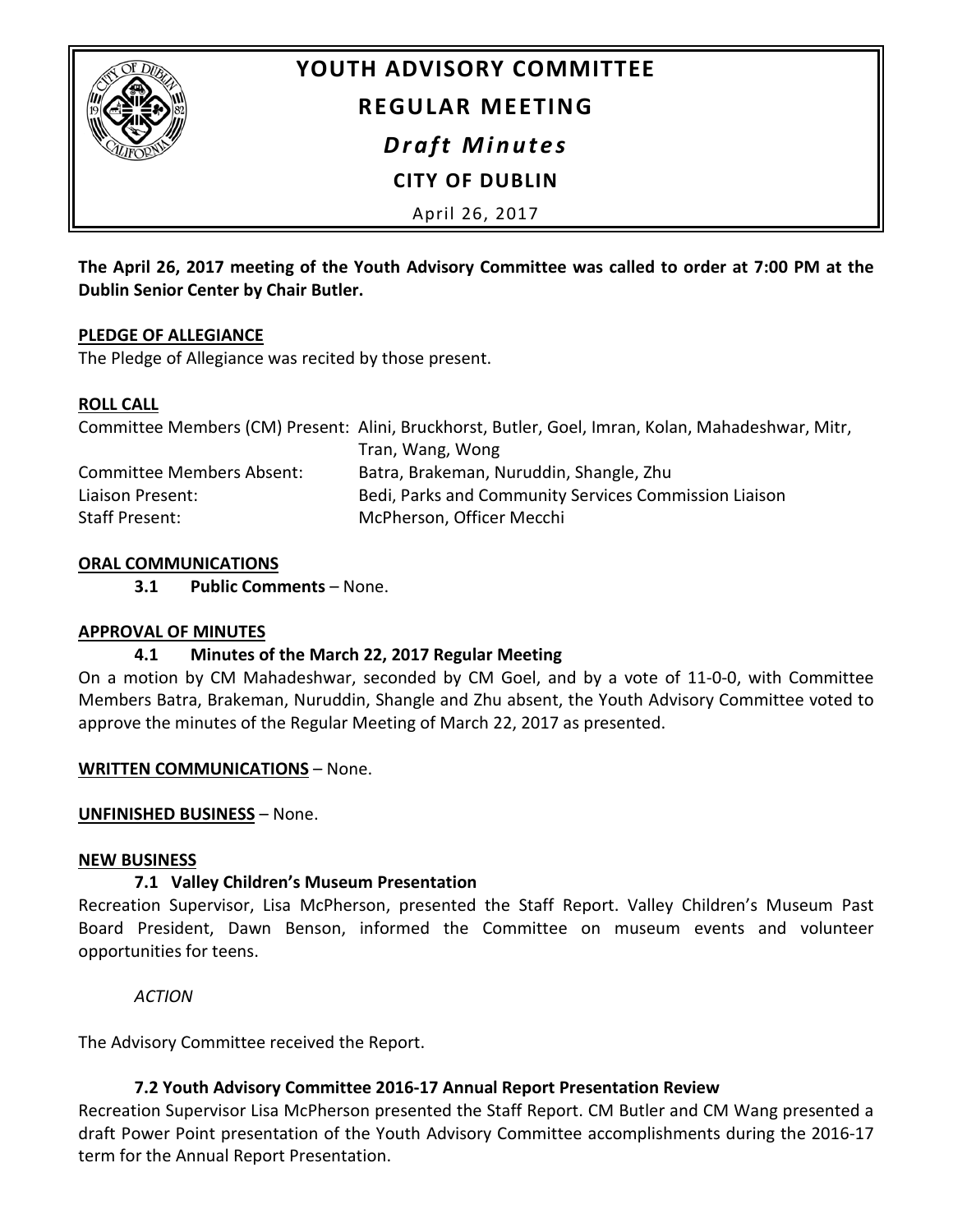*ACTION*

The Advisory Committee received the Report and provided input.

## **OTHER BUSINESS**

The Advisory Committee Members provided brief reports on upcoming events.

## **ADJOURNMENT**

Being no further business, the meeting adjourned at 7:37 PM.

Minutes prepared by Lisa McPherson, Recreation Supervisor.

\_\_\_\_\_\_\_\_\_\_\_\_\_\_\_\_\_\_\_\_\_\_\_\_\_\_\_\_\_\_ Chairperson

ATTEST: \_\_\_\_\_\_\_\_\_\_\_\_\_\_\_\_\_\_\_\_\_\_\_\_\_\_\_\_\_\_\_\_\_

 Lisa McPherson Recreation Supervisor